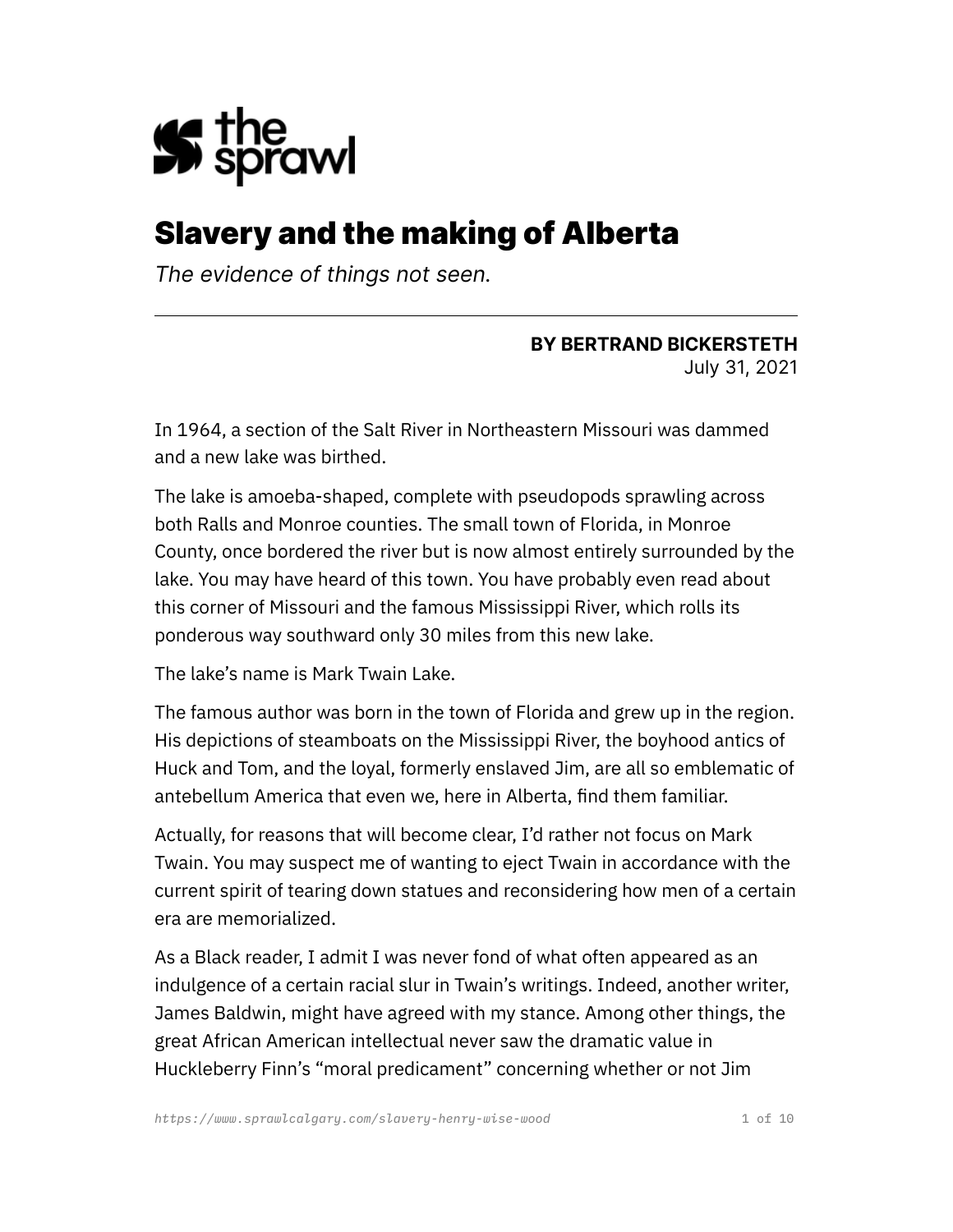should be sold back into slavery. Me neither. But there is something more important I would like to draw your attention to. So, for now, let's move on from Twain.

Let's shift instead a few miles north into adjoining Ralls County, where a dramatic scene took place during the Civil War on a small farm Twain may have encountered but certainly never wrote about.

The farm, nestled near Saline Township, was owned by John Oliver Wood, a Confederate sympathizer.

Wood's sympathies allegedly did not sit well with his neighbours. Missouri was a patchwork of complex loyalties during the war, with different parts of the state holding opposing views. Arguably, the state itself sat on the fault line of divided loyalties: the Missouri



*Map of Ralls County, Missouri, in 1878. Source: Missouri Digital Heritage Collection*

Compromise was an attempt to placate both abolitionists and proponents of slavery alike. It failed and, ultimately, the Civil War ensued.

One fateful night, according to Wood family lore, vigilante neighbours came looking for John when they learned he had returned from battle to visit his family. Their mission was thwarted by two people who steadfastly refused to divulge his whereabouts, despite one of them suffering physical violence as a result.

These people, Warrick Duncan and Tilly (known by the family as "Old Till") were enslaved African Americans who worked the farm. This story is meant to demonstrate the deep loyalty the slaves showed and therefore the affinity they had for the Wood family, a branch of which would have a profound impact on the province of Alberta.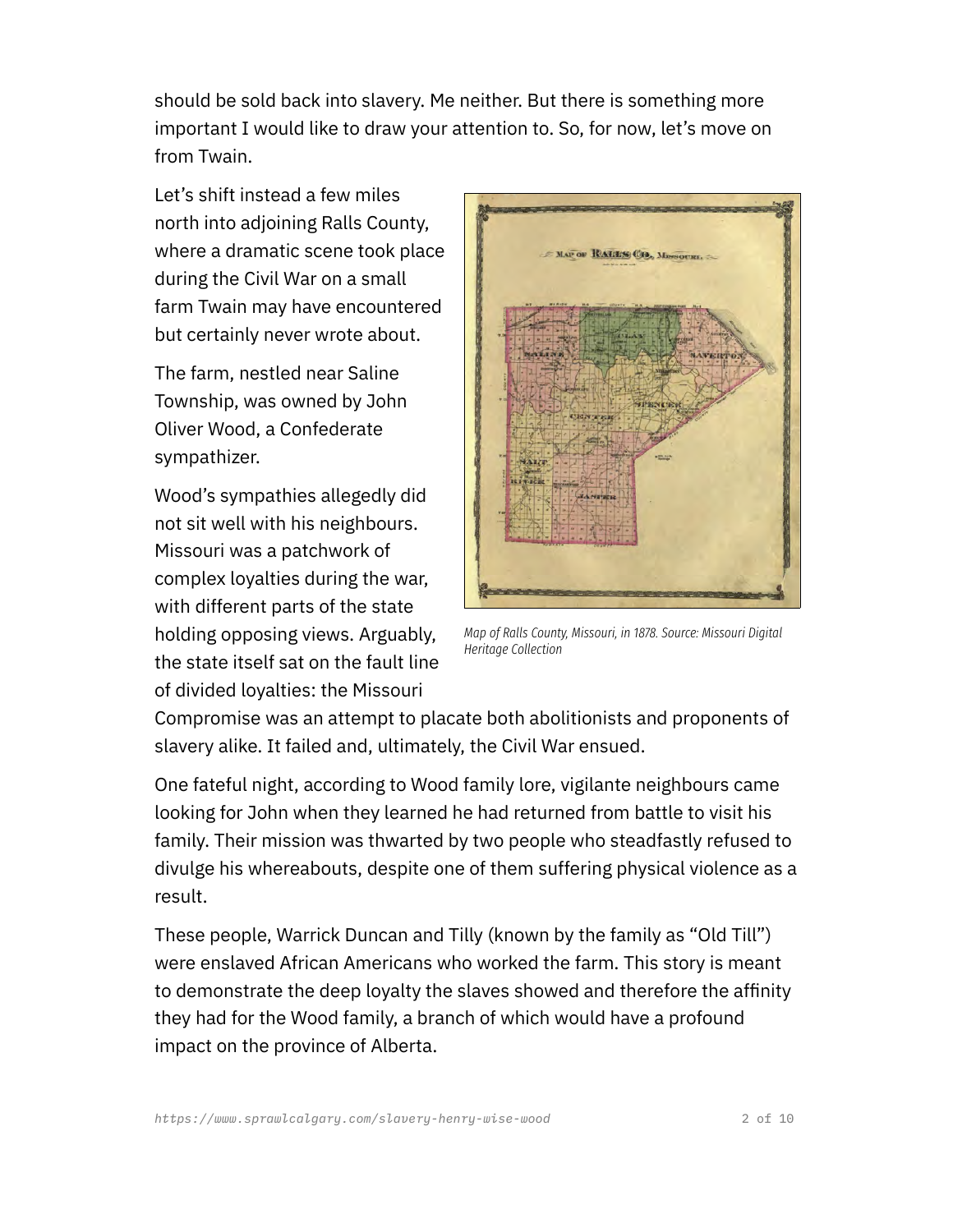## **Henry Wise Wood—born into a pro-slavery family**

John Oliver Wood's Confederate sympathies are unsurprising.

He came to Missouri from South Carolina. Before that, his father, James, had come from Virginia and had also counted enslaved Africans among his possessions. The family retained their southern sensibilities when they moved to Missouri and may have brought enslaved people with them as well (like James Wood, Warrick Duncan was born in Virginia).

In 1860, a time fraught with the build-up to the Civil War, John Oliver Wood gave a nod to his southern roots by naming his fifth child after the proslavery, secessionist Governor of Virginia: Henry Alexander Wise.

This child, like Mark Twain over in the next county, became famous.

*Unlike Twain, Henry Wise Wood never had to publicly grapple with the legacy of slavery in his life.*

Unlike Twain, though, his fame is mainly restricted to western Canadian history and specifically Alberta. And, also unlike the famous writer, he never had to publicly grapple with the legacy of slavery in his life.

Somewhere between the anonymity of Till's and Duncan Warrick's forgotten lives and Mark Twain's supernal celebrity lies Henry Wise Wood's modest fame. Yet, most people who have learned about the agrarian movement in Canada or the United Farmers of Alberta (UFA) or the history of wheat pools know the name Henry Wise Wood.

In photos, he looks an unlikely leader. He has soft, kindly eyes; his forehead is ponderous, extending from a prematurely bald head; his whole face, both boyish and headmasterly, emerges tentatively from a diminutive chin and small jaw.

Yet he had a magnetic personality and was highly regarded. He was something of a farmer's philosopher: unprepossessing, principled, and thoughtful, but equally pragmatic and straightforward.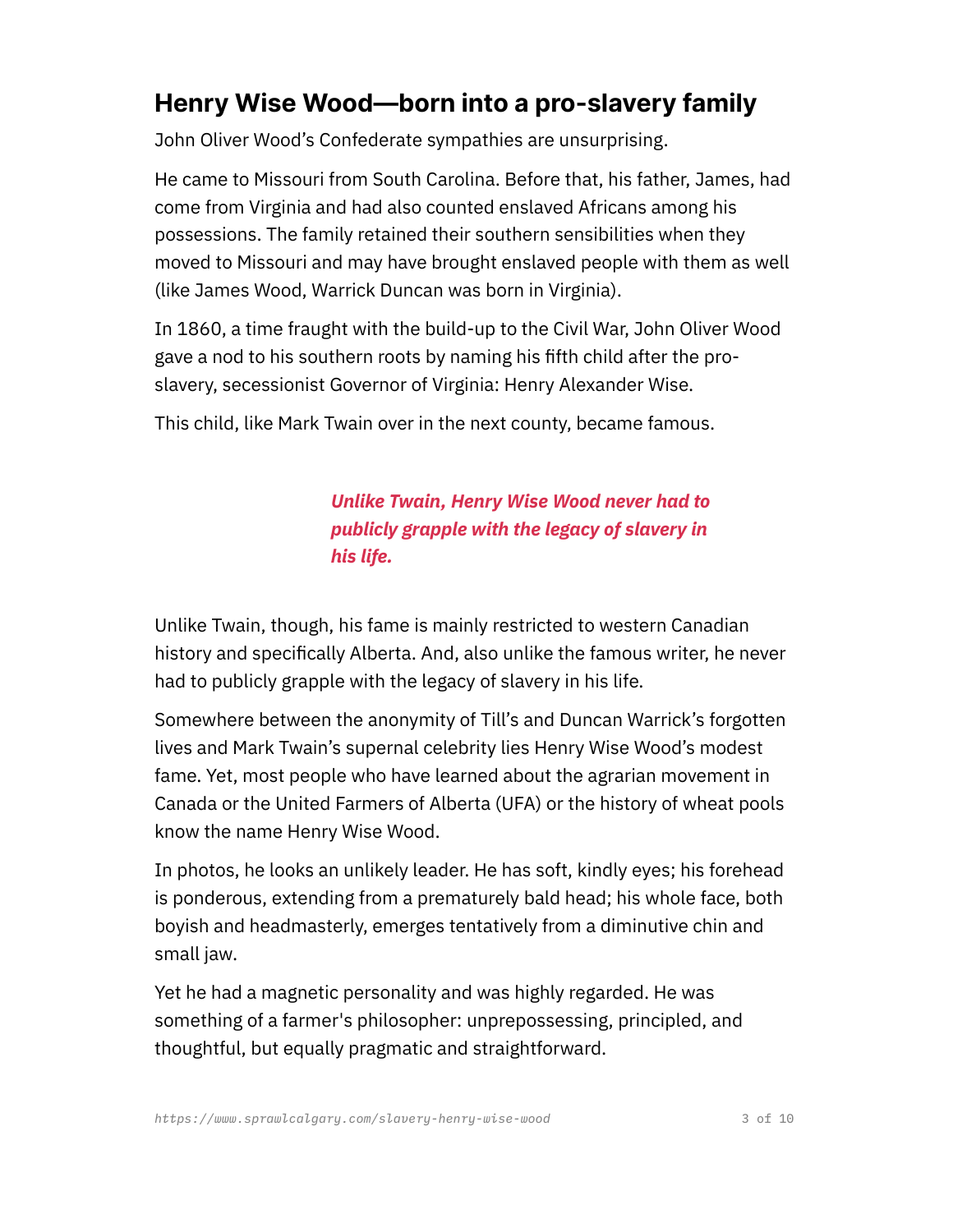At a time when 70% of the province's population lived off the land, he settled right in, presiding over the UFA and the Alberta Wheat Pool, managing a farm in Carstairs and tending a personal garden in his free time. He was a skilled and influential orator.

Had it not been for his strong belief in farmers selforganizing over political involvement, he would have certainly filled the premier's role when the UFA governed the province from 1921 to 1935.

As one of the architects of Alberta's Wheat Pool and Farm Association, Henry Wise Wood is partially responsible for our contemporary sense of the Albertan identity. We remember grain elevators and



*Henry Wise Wood*

we recognize agriculture—even us city-dwellers—as part of the province's basic DNA because of his influence.

He is a central figure in Alberta's development, but few people are aware of his southern origins or of the slave-holding tradition that forms a part of his family's story.

## **The lives of Warrick Duncan and 'Old Till'**

Warrick Duncan and "Old Till," two of the enslaved people who laboured on the Wood family farm, made enough of an impression on Henry Wise Wood that they are mentioned in his archived papers. But very little is known about either of them.

Out of sheer fortune, Duncan shows up in two sets of documents, so more is known about him. He was born in 1817 and had a wife, Balinda (or Malinda), and at least three children, including Thomas, Charlotta, and Lucy Jane (or Sarah Jane). After the Civil War, he settled with his family in Monroe City, a town very near to the farm he was once enslaved upon.

One striking and poignant fact stands out about the family. On February 4, 1866, Warrick and Balinda were officially married and the entire family was baptized. All on the same day. Think of it: Barely a year after the war ends, slavery is abolished and this family almost immediately takes the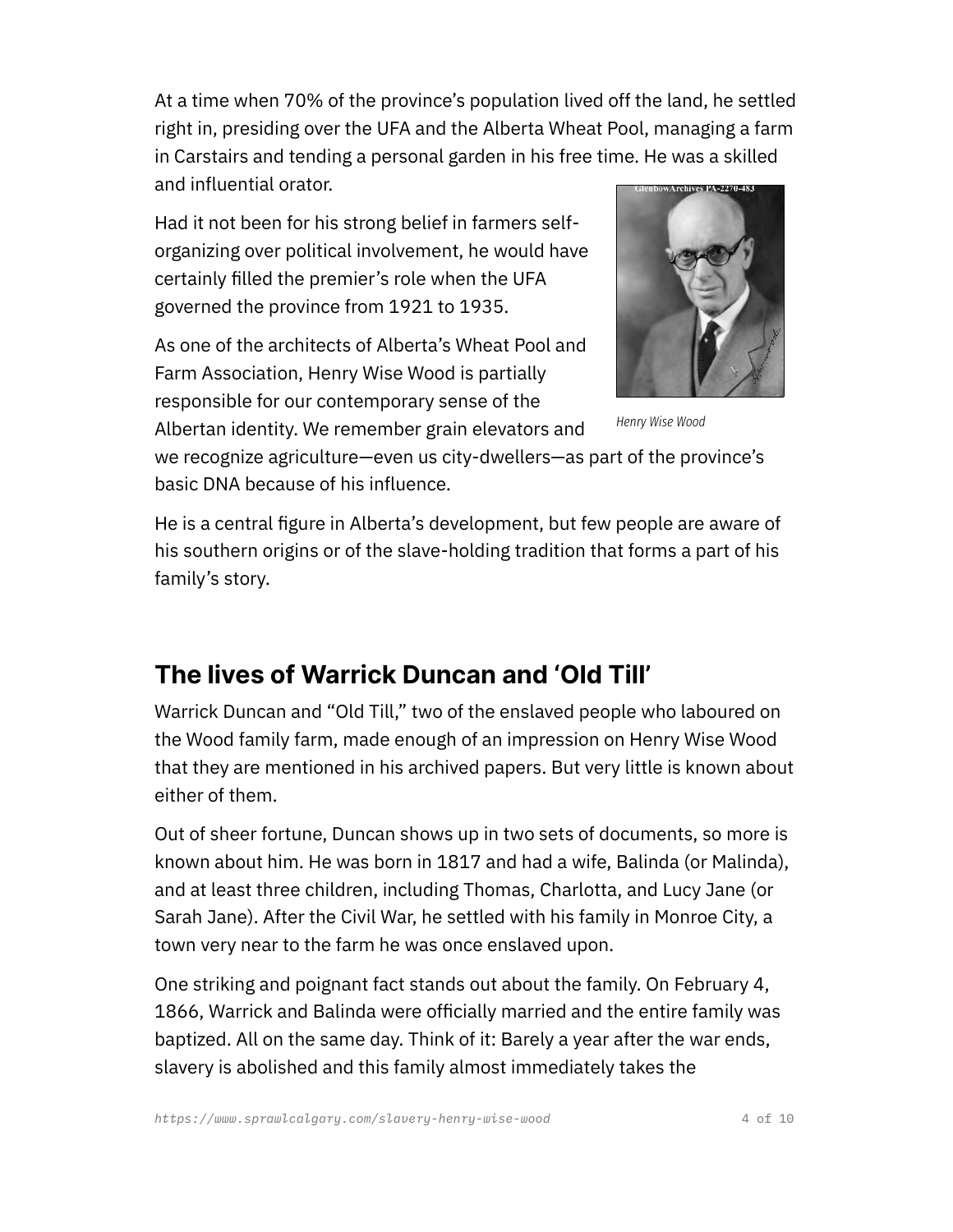opportunity to commit to each other and to their faith by embracing an official status that was previously denied them.

What a jubilant day it must have been for them.

Not so for Till. That is, we cannot know for her. Her personhood has been lost to us.

The only official document she might have been on with certainty is a slave schedule. But slave schedules focus on the owners' wealth. We can know that Henry's grandfather, father, and an uncle enslaved nearly 30 people between them in 1860, but we can't know who those enslaved Africans were.

1 State of Missouri, Is 62 County of Rates 3 married by the undersigned in accord ance with the act in relation to the mantal rites of colone persons Warrick Suncan and malinda brocket both of Rules County this If day Jeb, 1866 The above have 4 thildren mamed Wanich Thomas Charlotte and Sarah Towy Greens; Ann Filed March 4"1866 for record Renten Afche Recorder

*Marriage record for Warrick and Malinda Duncan. Source: FamilySearch.org*

Though counted on slave schedules, enslaved people are almost never named.

We know of "Old Till" only because of what Henry Wise Wood chose to include in his account. What he chose to *exclude* from Till's story, though, is nothing short of a tragedy. According to the family narrative, Till was strung up three times but still refused to divulge John Oliver Wood's whereabouts.

The purpose of this story, as related by Wood (as well as his biographer, William Kirby Rolph), is to demonstrate the positive relationship between the enslaver and the enslaved. But, like slave schedules, the concern here is not so much with the enslaved as it is with the white slave owner. The narrative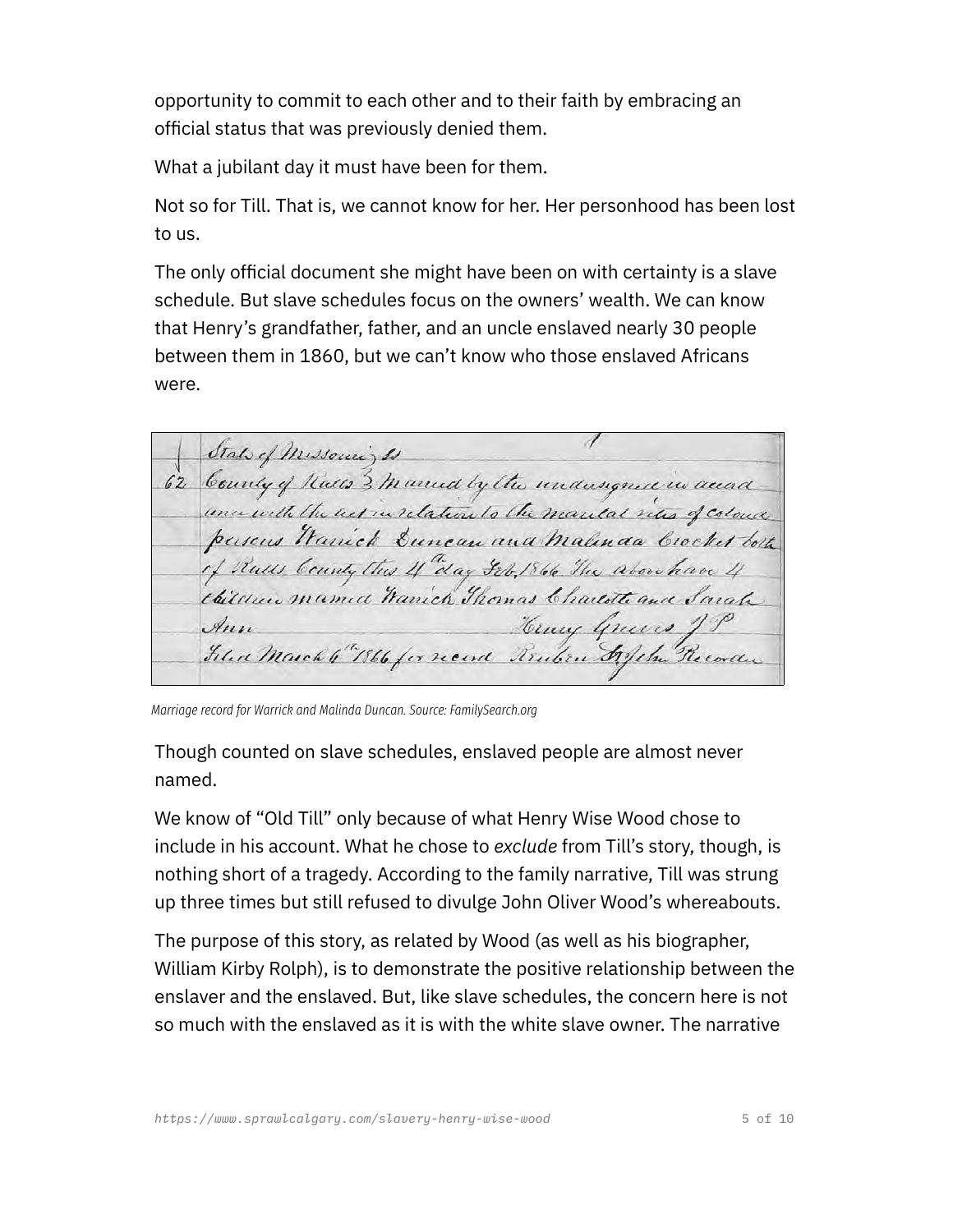is not preoccupied with sympathizing with Till's humanity. No concern is shown even for the physical violence she suffered.

In fact, nothing more about her is depicted in the account. Today, no other trace of her life has survived. This is the sort of casual indifference that amounts to the erasure of a human life—a process that was applied to millions of enslaved people. The result is the elision of an entire people's history.

## **What happened after Emancipation?**

With no more than the name "Old Till," it is virtually impossible to recover her from the unremembered past. We can only speculate in triumph or horror.

Perhaps once slavery was abolished she fled as fast and far as she could. Or, perhaps she quietly settled down somewhere nearby as Duncan did. Wise

Wood suggests that after Emancipation, Duncan contentedly settled in the nearest town to the Wood family farm, in part, out of a sense of loyalty.

But testimony from formerly enslaved African Americans documented by the Federal Writers' Project reveals other possibilities.

Henry Dant, who was enslaved on a farm in the same county as the Wood family farm, insists that slaves were provided no resources upon Emancipation and *couldn't* go far. Many former slave-holders resorted to enticing the people they had enslaved to stay, some even offering financial temptation.

|                                                            | <b>DESCRIPTION.</b> |              |       |                   |   |                                               |     |    |
|------------------------------------------------------------|---------------------|--------------|-------|-------------------|---|-----------------------------------------------|-----|----|
| <b>NAMES OF SLAVE OWNERS.</b>                              |                     | Sax.         | Color | from<br><b>zā</b> |   | Deaf & dumb.<br>blind, insane,<br>or idiotic. | No. |    |
| $\mathbb{E}$ $\theta$ $\rightarrow$ $\mathbb{R}$           |                     | $\mathbf{A}$ | 5     |                   | 7 | 8                                             | 9   |    |
|                                                            | 15/3                |              |       |                   |   |                                               |     | ı  |
| William & Broughton 1 16 m B                               |                     |              |       |                   |   |                                               |     | 9  |
|                                                            | 1/2/3               |              |       |                   |   |                                               |     |    |
| William B Broughton 1 12m B                                |                     |              |       |                   |   |                                               |     |    |
| Renjamin F Natte 1 14 & M 18                               |                     |              |       |                   |   |                                               |     | 5  |
|                                                            | 1 you B             |              |       |                   |   |                                               |     |    |
|                                                            |                     |              |       |                   |   |                                               |     | 7  |
| Hamilton O Grady 1 20 9 8<br>Willia W, Heathing 1 28 p. 13 |                     |              |       |                   |   |                                               |     | -8 |
|                                                            | 12571               |              |       |                   |   |                                               |     | 9  |
|                                                            | 12228               |              |       |                   |   |                                               |     | 10 |
|                                                            | 122 M144            |              |       |                   |   |                                               |     | 11 |
|                                                            | 252h                |              |       |                   |   |                                               |     | 19 |
|                                                            | 14aB                |              |       |                   |   |                                               |     | 13 |
|                                                            | 18841               |              |       |                   |   |                                               |     | 14 |
|                                                            | 1/18                |              |       |                   |   |                                               | 7   | 15 |
| John Q. Mood                                               | 13823               |              |       |                   |   |                                               |     | 16 |
|                                                            | 12713               |              |       |                   |   |                                               |     | 17 |
|                                                            | 14203               |              |       |                   |   |                                               |     | 18 |
|                                                            | 1/nS                |              |       |                   |   |                                               |     | 19 |
|                                                            |                     |              |       |                   |   |                                               |     |    |

*An 1860 slave schedule belonging to John Oliver Wood, which includes four enslaved people: one man, one woman and two boys. Source: FamilySearch.org*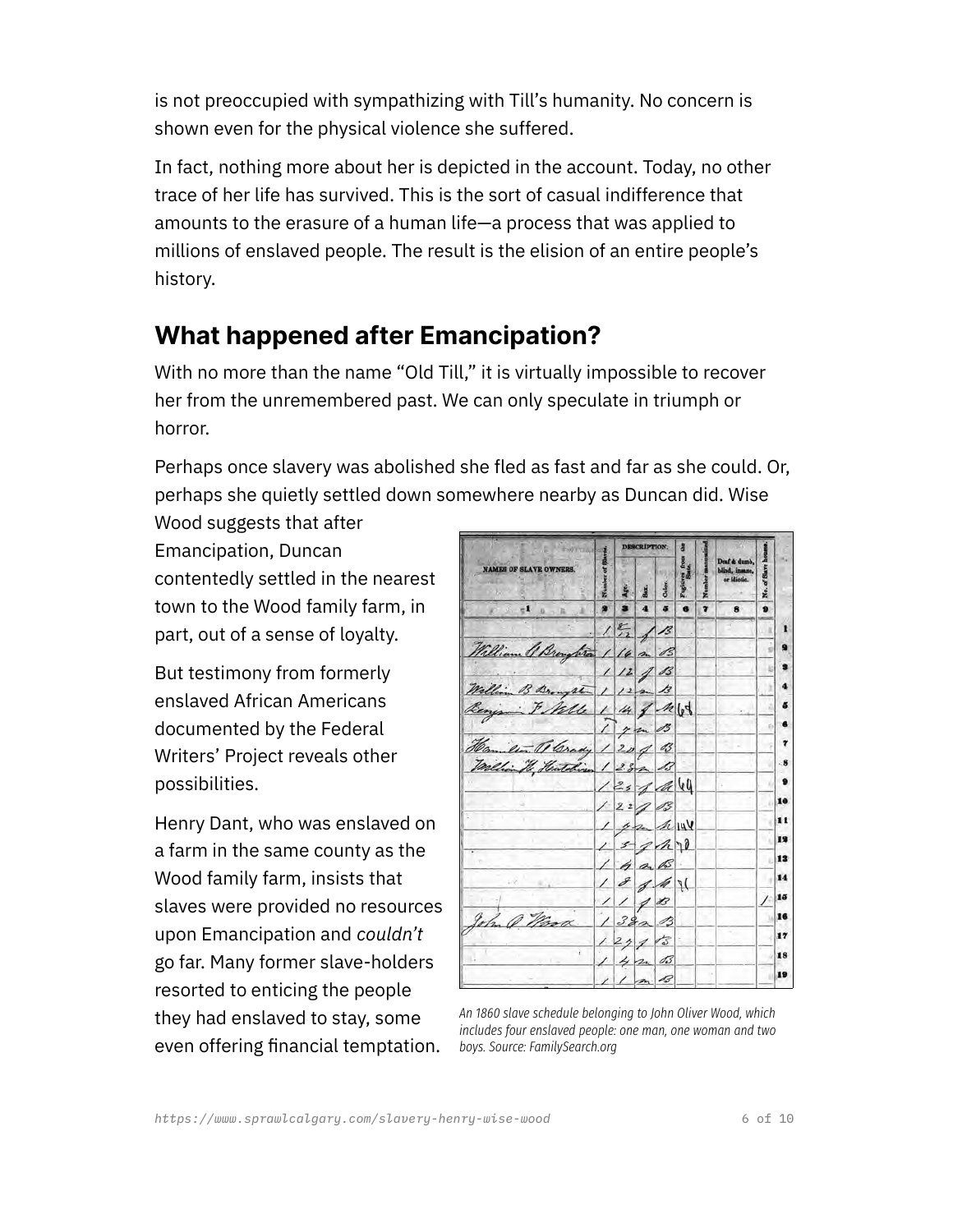Emma Knight's mother was made such an offer: "We stayed a while but she never got no money." William Black even admits the man who had enslaved him was "nice" but nonetheless "we were so glad to be free that we all left him." He eventually settled in Monroe City, one of a handful of communities in the area that many emancipated African Americans moved to, including Warrick Duncan.

But Wise Wood gives no information regarding the whereabouts of the woman he calls "Old Till." Here, his earlier reasoning about Duncan's loyalty falls short. Till is nowhere to be found and he doesn't mention her again. Perhaps she wasn't so loyal, and he doesn't want to share this. Or, perhaps she simply died of old age and so didn't merit further commentary in his eyes.

> *This is the sort of casual indifference that amounts to the erasure of a human life — a process that was applied to millions of enslaved people.*

One puzzling seed for this kind of speculation shows up in the 1870 census. It was the first census to comprehensively include African Americans. Henry Wise Wood was 10 years old at this point. Living with him on his family's farm was his grandmother, John Oliver Wood's mother, Susan. Immediately under Susan's name is that of Amanda Wood, a 20-year-old domestic servant who, surprisingly, is identified as Black.

Who is this mysterious Black woman?

An adopted child? Seems unlikely. Where did she come from? She was not included in any previous census. This exclusion, along with her last name, strongly suggests she was enslaved prior to abolition. Could she be the child of a complicated relationship? An illicit coercion? Might John Oliver himself be the father? Might "Old Till" even be her mother? Perhaps 20 years earlier Till wasn't so "old" and perhaps… But, who knows?

This is a feature of the omitted stories of Black history across this continent: "Who knows?" One is left with speculative fancies because there simply is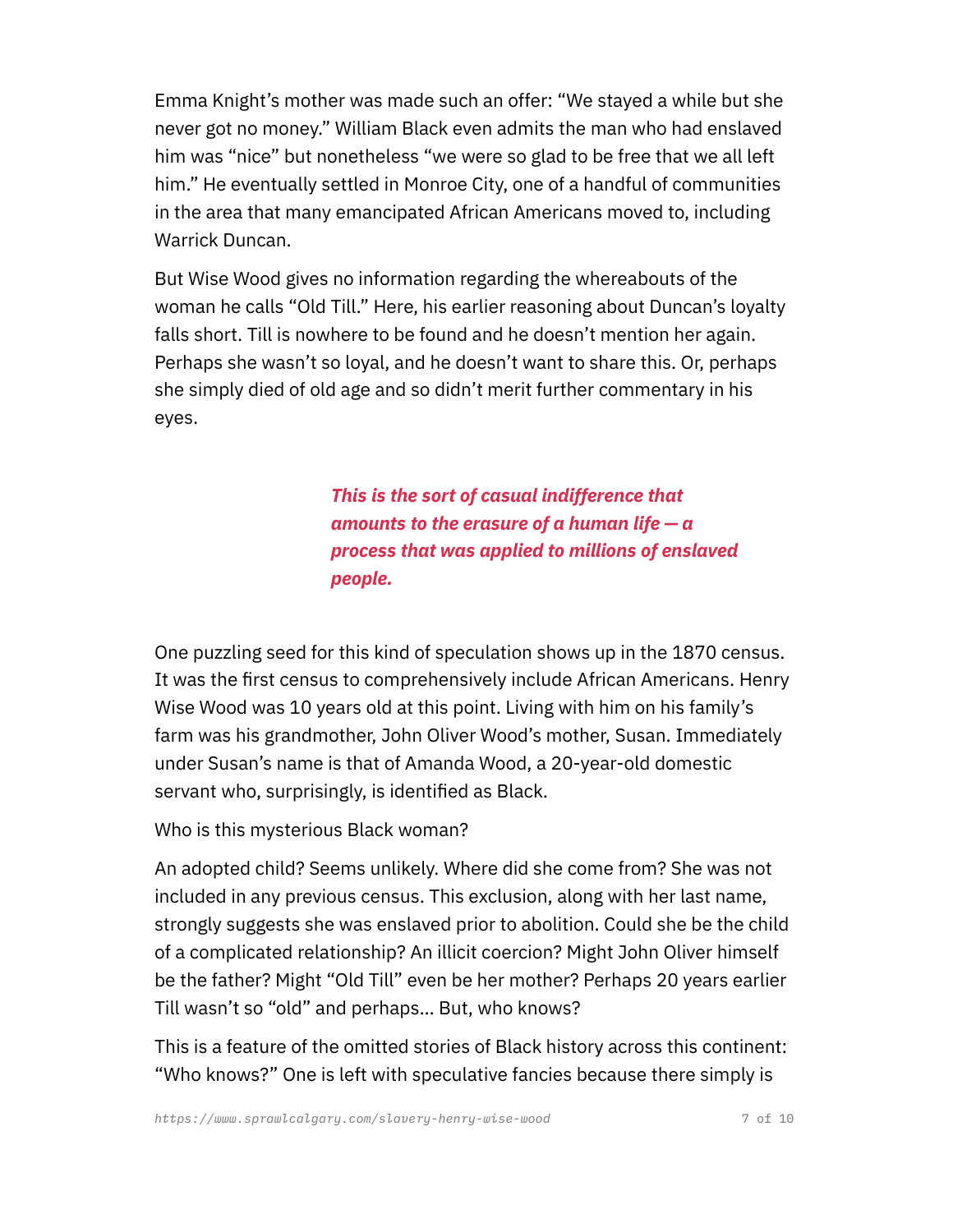*no* extant information. One of the tragedies of slavery's legacy is that it erases so much.

It is ironic that the demand to remove certain monuments today has provoked the outcry that such acts amount to history being erased. In fact, the memorializing of many of these elevated men was itself the result of a prior erasing.

### **Restoring what has been erased in Alberta**

This raises a difficult question for us in this part of the world: what kind of attention should we give to the unrecognized histories of Albertans who have a connection to the institution of slavery? Canada has a long tradition of overlooking the slavery that took place on its own soil.

Is it any surprise that the economic, social, and historical gains which undoubtedly propelled a class of people in the United States seem distant and unconnected to us? This is especially so in the prairie provinces where, in the cases of Saskatchewan and Alberta, slavery was abolished in the U.S.

|     |  |                                    |                  |               |        | $49.2$ mas Jarmer        |           | Lyro 2440 Scaroline |
|-----|--|------------------------------------|------------------|---------------|--------|--------------------------|-----------|---------------------|
| 却   |  |                                    |                  |               |        | 20 7. 4 But              |           |                     |
| 20  |  |                                    |                  |               | 14 100 |                          |           | n.                  |
|     |  |                                    |                  |               |        |                          |           | m                   |
|     |  |                                    |                  |               |        | $-7.3511$<br>offred      |           |                     |
|     |  | fores                              | 13               |               |        |                          |           | mi                  |
| 33  |  | Atracker                           | $10 \frac{m}{w}$ |               |        |                          |           | $\mathbb{Z}_{\ell}$ |
| -41 |  |                                    | $\pi$            | $\mathcal{Z}$ |        |                          |           | in                  |
| 33  |  | beramia                            |                  |               |        |                          |           | nu                  |
| à.  |  | Lila                               |                  |               |        |                          |           | $\eta_{\mu}$        |
| ы   |  | Fradler George 35 mar Tarin leaved |                  |               |        |                          |           | 2n                  |
|     |  | Granda Service 88 74               |                  |               |        |                          |           | Scanfing            |
|     |  |                                    |                  |               |        | nda 20 7 Q Domis he seni |           |                     |
|     |  | Canterbur                          |                  |               |        | ma Blacksmith            | $50 - 74$ |                     |

*An 1870 Wood family census enumeration, which includes Amanda Wood, the "Black" "domestic servant." The Wood family is incorrectly identified as "Woods." Henry Wise Wood is No. 33 on the list and Amanda is No. 39, second from the bottom.* 

*Source: FamilySearch.org*

decades before the provinces came into existence.

But many, many people who settled here came from the United States. Some, like Henry Wise Wood, emerged from the antebellum system and were beneficiaries of slavery. While there is no evidence that Wood consciously subscribed to

or promoted white supremacy, he did come from a family that gained from the labour of enslaved people; he benefited from the prosperity of successful family farming and ranching businesses in both Missouri and Texas; and his family's financial stability contributed to his ability to capitalize on economic opportunity in an entirely different part of the continent.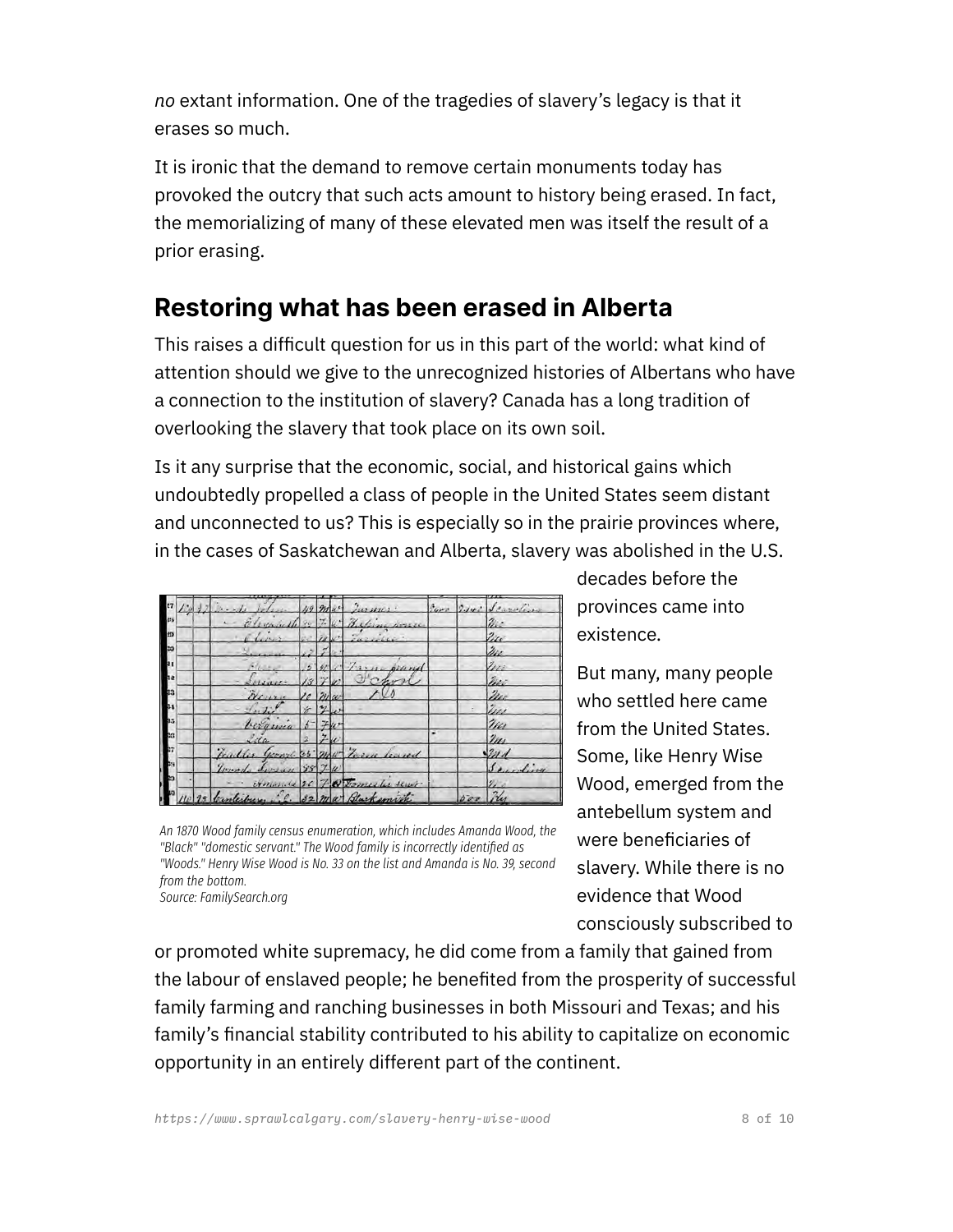He was a farmer, yes, but he was an economically robust, well-connected, politically knowledgeable farmer. All of these conditions were supported if not created by socioeconomic realities driven by the engine of slavery.

Historical accounts of Henry Wise Wood often point to his prior experience of the American agrarian revolt contributing to the success he had in assessing

its later, Albertan iteration. Can we really count one aspect of his American life experience as foundational and meaningful while completely dismissing another?



Although Wood has been memorialized in

*Henry Wise Wood's agricultural advocacy is celebrated in a display at the Carstairs museum. Photo: Jeremy Klaszus*

a number of ways, including a high school named after him in Calgary, there is in fact no statue. No statue, though, shouldn't mean no reckoning. Just a little scratching beneath the surface reveals slavery's place in the life of one of the central figures of Albertan history.

What might more rigorous, comprehensive searches produce?

White people's relationship to slavery, racism, and the renderings of both in history and literature has always been complex, variantly fraught with anxiety, frustration, sincere concern, angered rebuttals, stultifying guilt. But this complexity should not prevent honest questioning here in Canada.

In the U.S., every year, it seems, a classroom reading of Huckleberry Finn or Tom Sawyer resurrects the controversial debate of whether or not Mark Twain was racist. On the one hand, the Missouri man's writing on race is read, unmitigated, as villainy or heroism, and on the other hand, as unresolved and paradoxical. In either case his texts offer opportunities for the contemporary American relationship to slavery to be publicly examined.